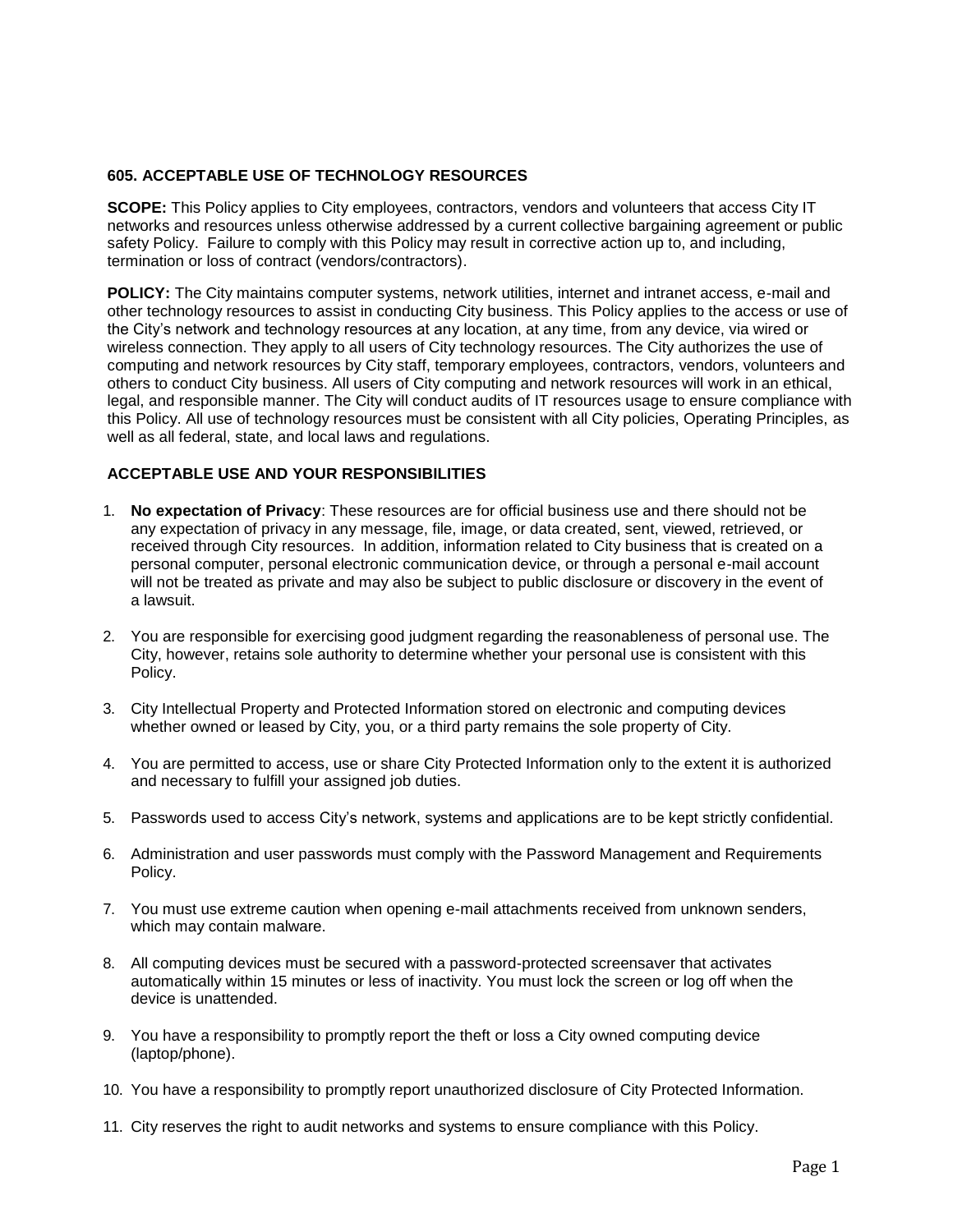# **INTERNET USE AND YOUR RESPONSIBILITIES**

1. **Acceptable use of the Internet** consists of activities necessary to support the purpose, goals, and mission of the City of Vancouver and each user's authorized job functions.

NOTE: The Internet is a network of interconnected computers over which City has no control. The user should recognize this when using the Internet and understand the user might come into contact with information, even inadvertently, that may be considered offensive, sexually explicit, or inappropriate. The users should understand this risk during use of the Internet.

#### 2. **Prohibited use of the Internet**:

- a. Do not access online games, including games found on social websites.
- b. Do not use streaming media unless its use is business related.
- c. To access the Internet, use only IT-approved software. This software must incorporate all vendor-provided security patches required by IT.
- d. If using blogs or websites, do not discuss City business matters or publish material that shows the City in a negative light.
- e. Files downloaded from the Internet must be scanned for malware using IT-approved virus detection software.
- f. Make sure content on all City websites is business related and has been approved by the department publishing the information.
- g. Do not make offensive or harassing material available through City's websites.
- h. Do not use City Internet access for political purposes.
- i. Do not post personal commercial advertising on the City's websites.
- j. Do not use City Internet access for personal financial gain or for personal solicitations.
- k. Do not share sensitive or protected City data without ensuring that the material is secured to only those groups and individuals who are authorized to access it.

# **UNACCEPTABLE USE AND YOUR RESPONSIBILITIES**

The following activities are, in general, prohibited. You may be exempted from these restrictions during the course of their legitimate job responsibilities (e.g., system administration staff may have a need to disable the network access of a server for repair or maintenance).

# **Under no circumstances is any user of City-owned IT Resources authorized to engage in any activity that is illegal under local, state, federal or international law while utilizing City-owned resources**.

The lists below are by no means exhaustive, but attempt to provide a framework for activities which fall into the category of unacceptable use.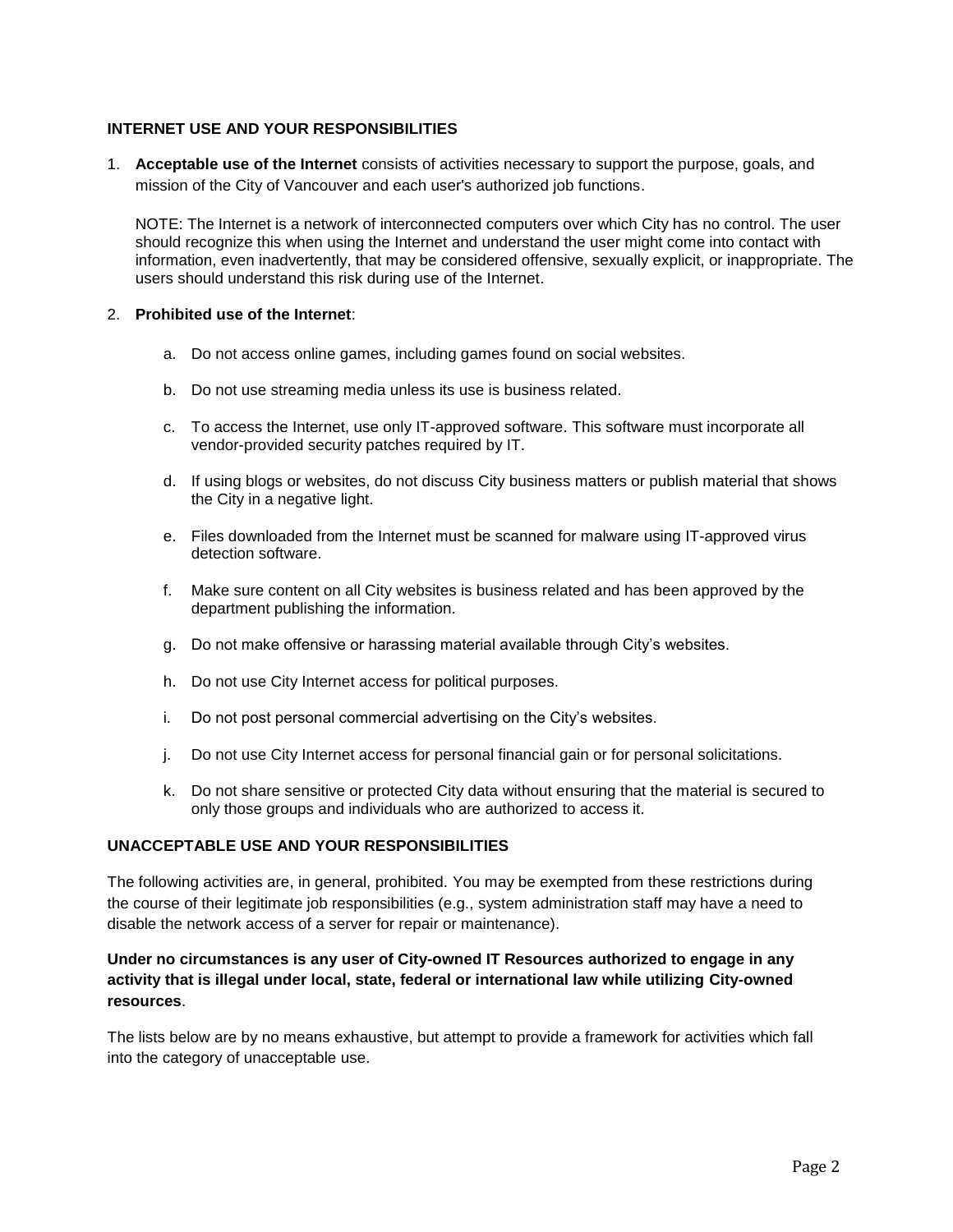## **Email and Communication Activities** – the following activities are prohibited**:**

- 1. Sending unsolicited email messages, including the sending of "junk mail" or other advertising material to individuals who did not specifically request such material (email spam).
- 2. Any form of harassment via email, telephone or messaging, whether through language, frequency, or size of messages.
- 3. Sending any communication that may be viewed as defamatory, discriminatory, sexist, racist, abusive, threatening, obscene, or otherwise inappropriate.
- 4. Creating or forwarding "chain letters", "Ponzi" or other "pyramid" schemes of any type.
- 5. Changing email header information to intentionally conceal your identity.

## **System and Network Activities** – the following activities are prohibited:

- 1. Revealing account passwords to others or allowing use of your account by others. This includes family and other household members when work is being done at home.
- 2. Connecting personal devices such as computers, flash devices (thumb drives) or hand held devices to a City computer or the City's secure internal network. Employee-owned devices may be connected via wi-fi to the City's public Internet service.
- 3. Using the Internet in a manner that may cause embarrassment, loss of reputation, or other harm to City.
- 4. Unauthorized copying of copyrighted material including, but not limited to, digitization and distribution of photographs from magazines, books or other copyrighted sources, copyrighted music, and the installation of any copyrighted software for which City or the end user does not have an active license ("pirating").
- 5. Accessing data, a server, or an account for any purpose other than conducting City business, even if you have authorized access.
- 6. Introducing malicious programs (malware) into the network, a computer, or a server (e.g., viruses, worms, trojan horses, key loggers, network analyzer, protocol analyzer or packet analyzer) etc.).
- 7. Tampering with or otherwise attempting to circumvent computer or network security controls.
- 8. Executing any form of network monitoring which will intercept data not intended for your City authorized computer or device, unless this activity is a part of your normal job/duty.
- 9. Circumventing user authentication or security of any host, network or account.
- 10. Using any program/script/command, or sending messages of any kind, with the intent to interfere with, or deny service to, a user's computer session, via any means, locally or via the Internet/Intranet/Extranet.